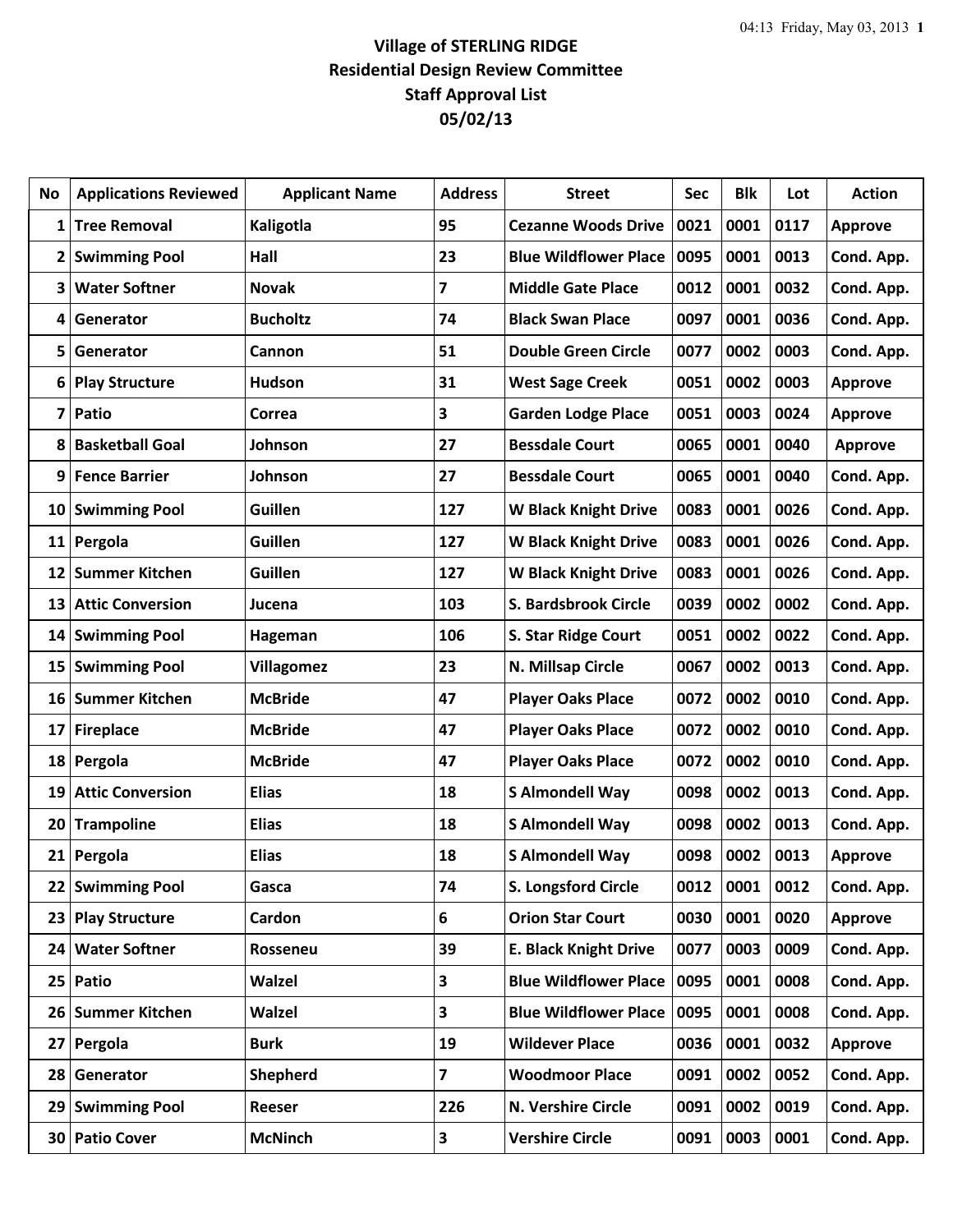## **Village of STERLING RIDGE Residential Design Review Committee Staff Approval List 05/02/13**

| 31        | <b>Arbor</b>               | <b>Hughes</b>  | $\overline{7}$ | Blue Wildflower Place   0095 |      | 0001 | 0009 | Cond. App.     |
|-----------|----------------------------|----------------|----------------|------------------------------|------|------|------|----------------|
| 32        | <b>Arbor</b>               | <b>Hughes</b>  | 7              | Blue Wildflower Place   0095 |      | 0001 | 0009 | Cond. App.     |
| 33        | <b>Fire Pit</b>            | <b>Hughes</b>  | 7              | <b>Blue Wildflower Place</b> | 0095 | 0001 | 0009 | Cond. App.     |
| 34        | <b>Summer Kitchen</b>      | <b>Hughes</b>  | 7              | <b>Blue Wildflower Place</b> | 0095 | 0001 | 0009 | Cond. App.     |
| 35        | Patio                      | <b>Hughes</b>  | 7              | <b>Blue Wildflower Place</b> | 0095 | 0001 | 0009 | <b>Approve</b> |
| 36        | <b>Retaining Wall</b>      | <b>Bailey</b>  | 67             | <b>Silvermont Drive</b>      | 0026 | 0001 | 0005 | <b>Approve</b> |
| 37        | <b>Landscape Border</b>    | <b>Barba</b>   | 46             | <b>Spotted Lily</b>          | 0096 | 0002 | 0011 | <b>Approve</b> |
| 38        | Paving                     | <b>Barba</b>   | 46             | <b>Spotted Lily</b>          | 0096 | 0002 | 0011 | <b>Approve</b> |
| 39        | <b>Play Structure</b>      | <b>Barba</b>   | 46             | <b>Spotted Lily</b>          | 0096 | 0002 | 0011 | Cond. App.     |
| 40        | <b>Fountain</b>            | <b>Barba</b>   | 46             | <b>Spotted Lily</b>          | 0096 | 0002 | 0011 | <b>Approve</b> |
| 41        | <b>Color Change</b>        | <b>Cicio</b>   | 23             | <b>Middle Gate Place</b>     | 0012 | 0001 | 0033 | <b>Approve</b> |
| 42        | <b>Swimming Pool</b>       | Huerta         | 50             | <b>Nocturne Woods</b>        | 0044 | 0001 | 0024 | Cond. App.     |
| 43        | <b>Patio Cover</b>         | Huerta         | 50             | <b>Nocturne Woods</b>        | 0044 | 0001 | 0024 | Cond. App.     |
| 44        | <b>Paving</b>              | Huerta         | 50             | <b>Nocturne Woods</b>        | 0044 | 0001 | 0024 | <b>Approve</b> |
| 45        | <b>Tree Removal</b>        | Huerta         | 50             | <b>Nocturne Woods</b>        | 0044 | 0001 | 0024 | Cond. App.     |
| 46        | <b>Summer Kitchen</b>      | Huerta         | 50             | <b>Nocturne Woods</b>        | 0044 | 0001 | 0024 | Cond. App.     |
| 47        | <b>Fence Stain</b>         | Larsen         | 94             | W. Montfair Blvd.            | 0074 | 0001 | 0026 | <b>Approve</b> |
| 48        | <b>Swimming Pool</b>       | <b>Burnett</b> | 19             | <b>Sedgewick Place</b>       | 0007 | 0001 | 0028 | Cond. App.     |
| 49        | <b>Tree Removal</b>        | <b>Tucker</b>  | 6              | <b>Avenswood Place</b>       | 0075 | 0001 | 0042 | Cond. App.     |
| 50        | Fence                      | <b>Tucker</b>  | 6              | <b>Avenswood Place</b>       | 0075 | 0001 | 0042 | Cond. App.     |
|           | 51 Patio                   | <b>Tucker</b>  | 6              | <b>Avenswood Place</b>       | 0075 | 0001 | 0042 | <b>Approve</b> |
| 52        | <b>Room Addition</b>       | <b>Pierce</b>  | 11             | <b>Players Trail</b>         | 0032 | 0001 | 0032 | Cond. App.     |
| 53        | <b>Fire Place</b>          | <b>Pierce</b>  | 11             | <b>Players Trail</b>         | 0032 | 0001 | 0032 | Cond. App.     |
| 54        | <b>Outdoor Bar/Cabinet</b> | <b>Pierce</b>  | 11             | <b>Players Trail</b>         | 0032 | 0001 | 0032 | Cond. App.     |
|           | 55 Fire Pit                | <b>Hailey</b>  | 6              | <b>Parwood Court</b>         | 0083 | 0001 | 0004 | Cond. App.     |
| 56        | <b>Summer Kitchen</b>      | <b>Hailey</b>  | 6              | <b>Parwood Court</b>         | 0083 | 0001 | 0004 | Cond. App.     |
| 57        | Pergola                    | <b>Hailey</b>  | 6              | <b>Parwood Court</b>         | 0083 | 0001 | 0004 | Cond. App.     |
| 58        | <b>Tree Removal</b>        | <b>Hailey</b>  | 6              | <b>Parwood Court</b>         | 0083 | 0001 | 0004 | Approve        |
| 59        | <b>Swimming Pool</b>       | <b>Hailey</b>  | 6              | <b>Parwood Court</b>         | 0083 | 0001 | 0004 | Cond. App.     |
| <b>60</b> | <b>Swimming Pool</b>       | <b>Toma</b>    | 38             | <b>Beckonvale Court</b>      | 0006 | 0001 | 0038 | Cond. App.     |
|           | 61 Pergola                 | <b>Toma</b>    | 38             | <b>Beckonvale Court</b>      | 0006 | 0001 | 0038 | Cond. App.     |